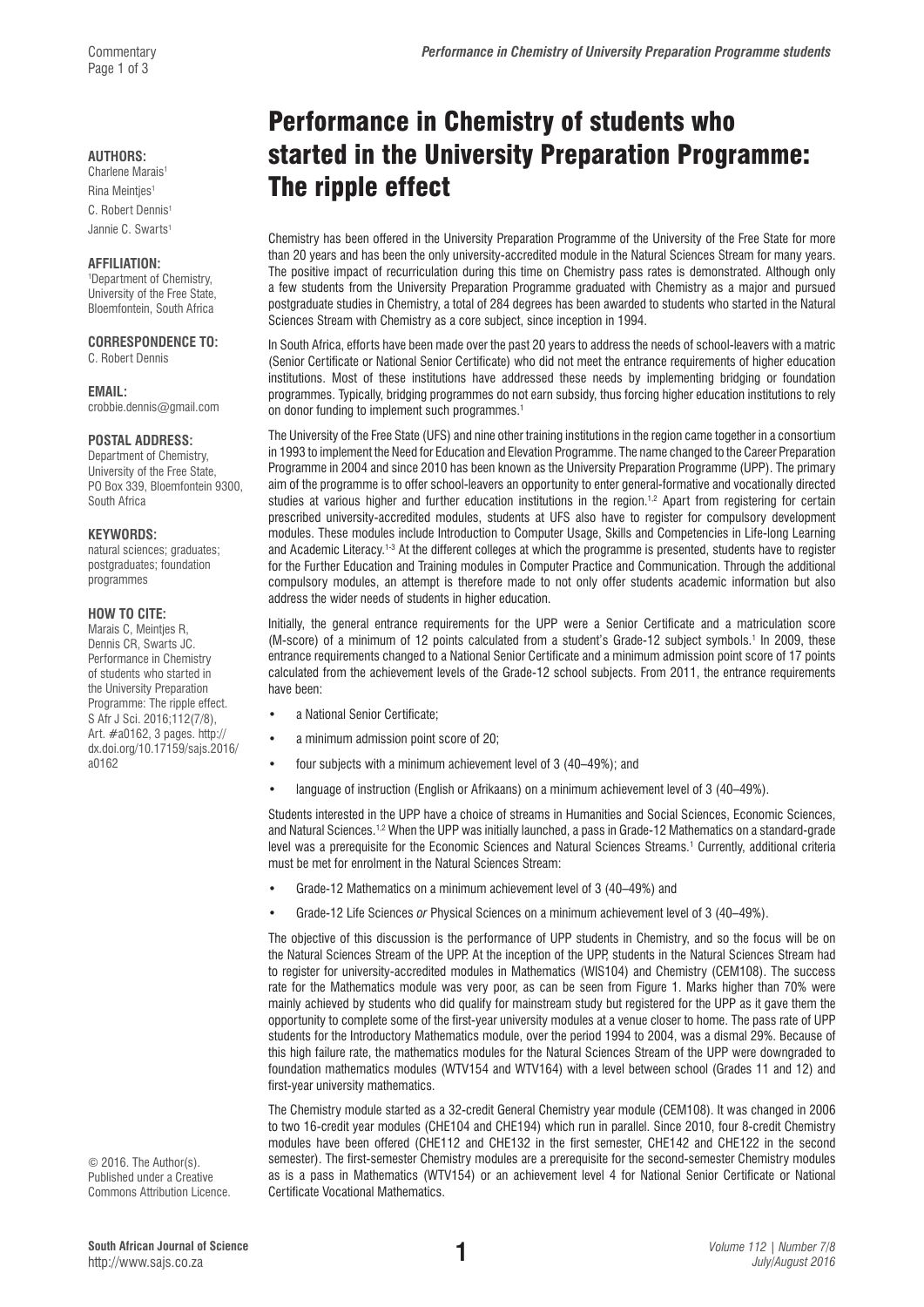

**Figure 1:** Performance of students in the University Preparation Programme in the first-year Mathematics module (WIS104) over the period 1994–2004.

The UPP students performed relatively well in the Chemistry modules (Figure 2). The pass rate in the 32-credit module during the period 1994–2005 was 47.0%, while the pass rates in the two 16-credit year modules (CHE104: Inorganic and Analytical Chemistry and CHE194: Physical and Organic Chemistry) were 49.7% and 57.7%, respectively. Since the introduction of the four 8-credit Chemistry modules in 2010, the pass rates for Chemistry have increased dramatically (Figure 3). The average pass rates for the first-semester modules (CHE112: General Foundation Chemistry and CHE132: Organic Chemistry) for the period 2010–2014 were 84.0% and 77.7%, respectively, while pass rates for the second-semester modules (Physical Chemistry and Inorganic and Analytical Chemistry) were 91.1% and 87.9%, respectively.



**Figure 2:** Performance of students in the University Preparation Programme in the first-year Chemistry modules (CEM108 over the period 1994–2005, CHE104 and CHE194 over the period 2006–2009).



**Figure 3:** Performance of students in the University Preparation Programme in the first-year Chemistry modules (CHE112, CHE132, CHE122 and CHE142 over the period 2010-2014). The skewness to the right is an indication of a high pass rate.

Considering these statistics, prospects for graduate students in Chemistry look bright. However, the interest of the UPP students to continue with Chemistry as a major is disappointing, and furthermore, the academic performance of UPP students continuing with second- and third-year Chemistry at UFS shows the contrary.

Since the start of the UPP until 2014, 1784 students have enrolled for the Natural Sciences Stream of the programme. In total, only 191 students who qualified, enrolled for a second-year Chemistry module over this period. Of these 191 students, 127 students passed at least one of the four second-year Chemistry modules and 69 students passed all four second-year Chemistry modules and were thus eligible to enrol for third-year Chemistry modules. Only 59 out of a possible 69 students enrolled for third-year Chemistry modules. Of these 59 students, 20 of the students (1.1%) passed all four of the third-year Chemistry modules and obtained a BSc Chemistry degree. Of the 20 Chemistry graduates, 6 eventually also obtained a BSc Honours degree in Chemistry followed by an MSc (Chemistry) qualification. One of these Chemistry graduates completed a PhD in Chemistry. (Although outside our sample period, we can report that a second candidate from the above-mentioned six UPP students completed a PhD study in Chemistry during 2015.)

**Table 1:** Bachelor degree majors and number of bachelor degrees conferred on students in the Natural Sciences Stream of the University Preparation Programme over the period 1994–2014

| <b>Degree majors</b>              | <b>Number of degrees</b> |
|-----------------------------------|--------------------------|
| <b>Agricultural Sciences</b>      | 22                       |
| <b>Biological Sciences</b>        | 88                       |
| <b>Building Sciences</b>          | $\mathfrak{p}$           |
| Chemistry                         | 20                       |
| Geography                         | 10                       |
| Geology                           | 15                       |
| Information Technology            | 9                        |
| <b>Mathematics and Statistics</b> | 9                        |
| Physics                           | 4                        |
| <b>Total</b>                      | 179                      |

Although graduates in Chemistry coming through the UPP are few, the success of the UPP Natural Sciences Stream can clearly be seen from the graduates in other BSc programmes (Table 1) as well as the graduates in other faculties who started in the Natural Sciences Stream and changed to other faculties after the first year of study (Figure 4).



**Figure 4:** Degrees obtained at the University of the Free State by students who started in the Natural Sciences Stream of the University Preparation Programme over the period 1994–2014.